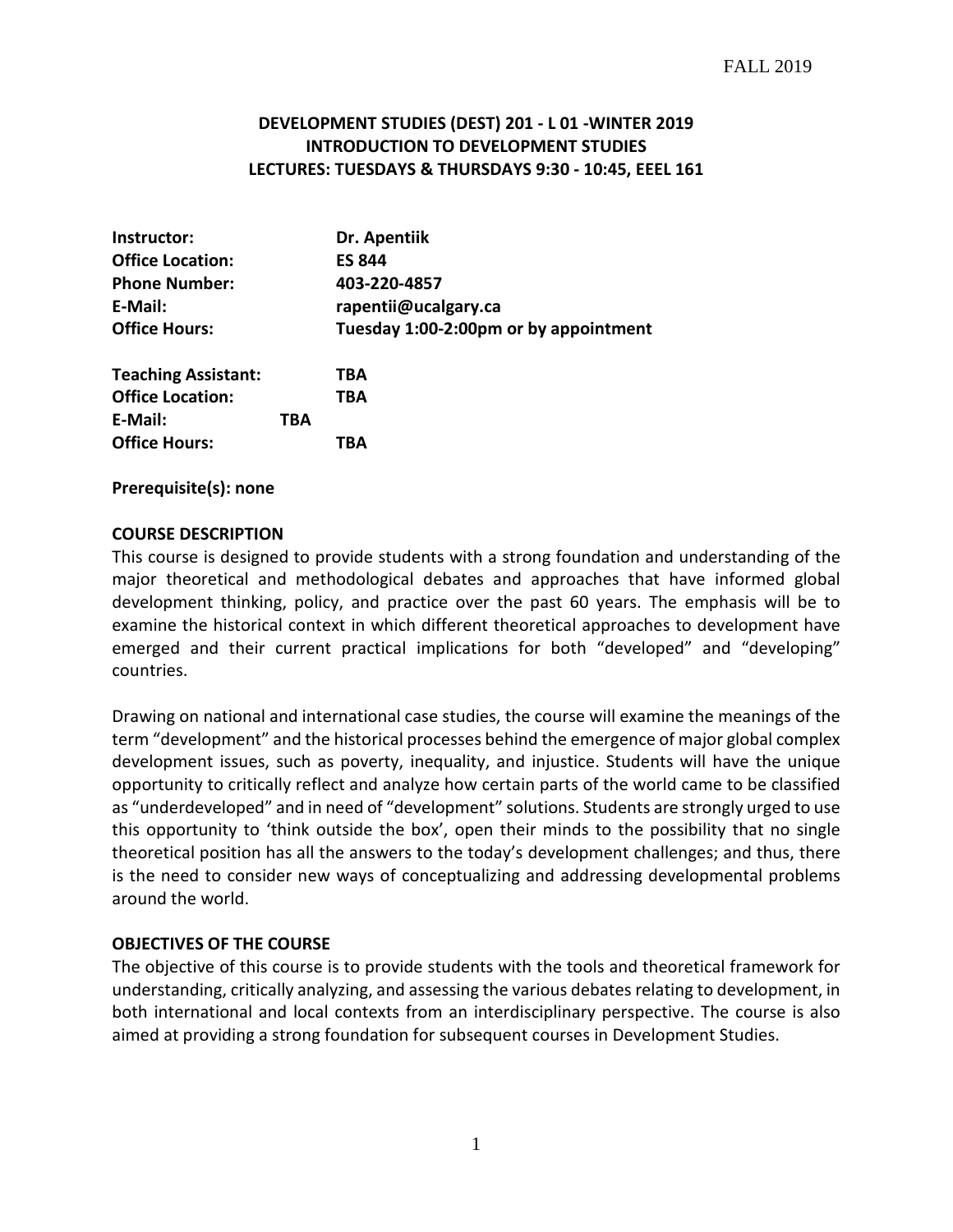# **COURSE LEARNING OUTCOMES**

By the end of the course, students should be able to:

- demonstrate a sound understanding of the basic concepts and theories of development and its changing definitions over the course of the twentieth century to the present;
- critically evaluate and assess the strengths and weaknesses of the main concepts and theories that have informed past and current development practices, at both international and local contexts from an interdisciplinary perspective;
- demonstrate a critical understanding of how individual identities, global processes, and experiences shape societal problems (e.g. poverty, injustice, and environmental crises), and create challenges to, and opportunities for development;
- demonstrate a good understanding of the different roles of development actors, and the debates about their role and impact.
- hone their skills at critical reading, critical thinking, and critical writing on global development issues and debates.
- •

# **TEXTBOOKS AND READINGS:**

Haslam, P.A., Schafer, J., & Beaudet, P. (Eds.) (2017). *Introduction to International Development: Approaches, Actors and Issues.* 3rd Edition. Oxford: Oxford University Press.

# **ADDITIONAL RECOMMENDED BOOKS**

- Swanepol, D. (Ed.) (2000). *Introduction to Development Studies*. Oxford: Oxford University Press.
- Allen, T., & Thomas, A. (Eds.) (2000) *Poverty and Development into the 21st Century*. Oxford: Oxford University Press.
- Desai, V., & Potter, R.B. (Eds.) (2002). *The Companion to Development. 3rd Edition.*  New York: Routledge.

## **USEFUL RESOURCES (JOURNALS, PERIODICALS, ANNUALS, DATABASES, & WEB SOURCES)**

- Canadian Journal of Development Studies
- Canadian Development Report
- Development Policy Review
- IDS Bulletin
- Development and Change
- Journal of Development in Practice
- Journal of Development Studies
- Canadian International Development
- Journal of International Development
- World Development
- Amnesty, *Human Rights Yearbook*
- UNDP, *Human Development Report*
- UNICEF, *State of the World's Children*
- IDS Bulletin
- World Bank, *World Development Report*  <http://www.odihpn.org/>
- IDS Sussex: <http://www.ids.ac.uk/ids/info/index.html>
- World Bank: <http://worldbank.org/deveforum/index.html>
- Human Development Reports: <http://hdr.undp.org/reports/global/2004>
- Humanitarian Practice Network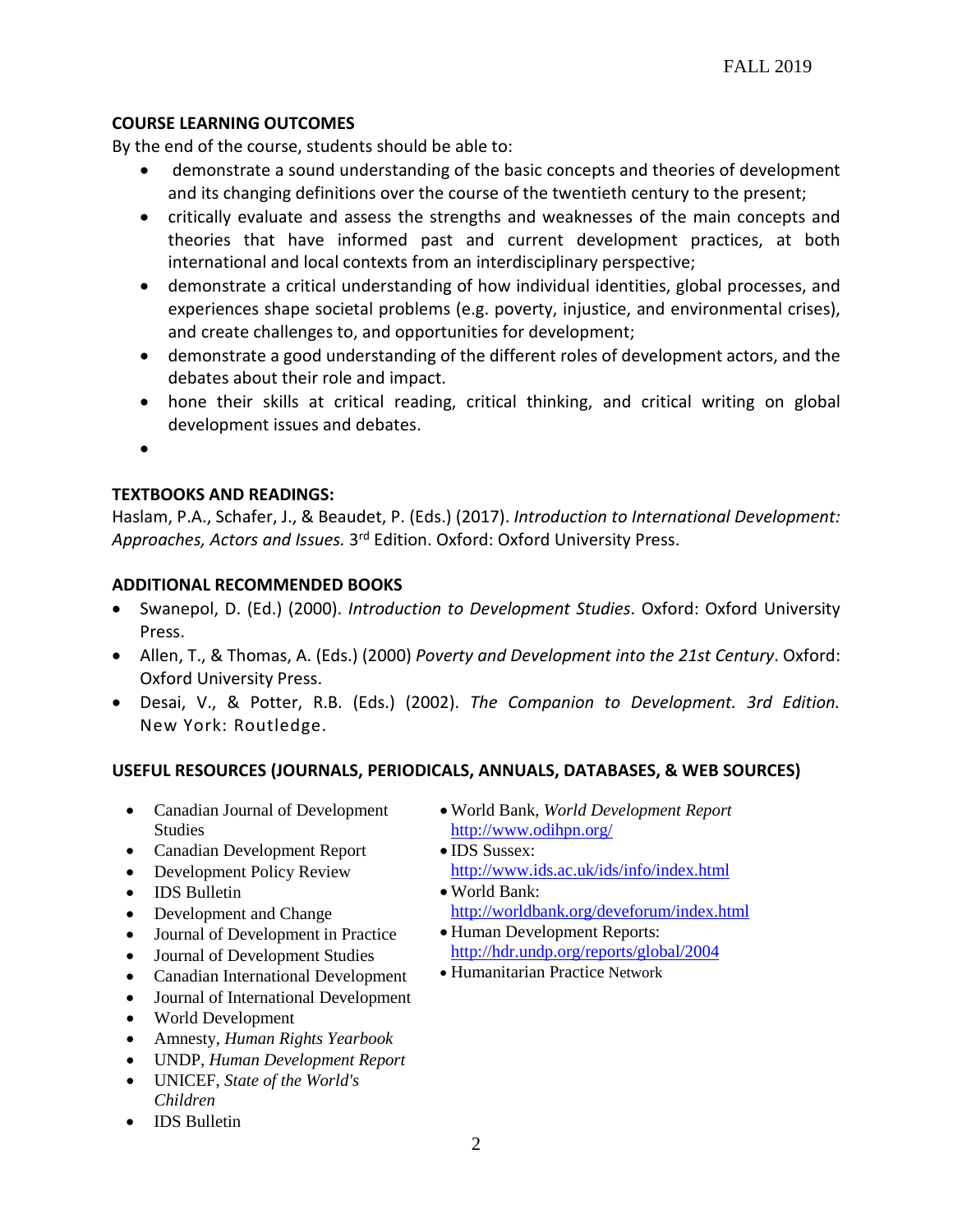## **ASSIGNMENTS AND EVALUATION**

| Critical review paper | <b>20%</b> | Due Oct. 3 (to be collected in class) |
|-----------------------|------------|---------------------------------------|
| Mid-Term Exam         | 40%        | Oct. 24 (closed book exam)            |
| Final Exam            | 40%        | To be scheduled by the Registrar.     |

## **Note:**

- **All assignments must be completed in order to pass the course.**
- **All written assignments both midterm an final exams will be assessed at least partly on writing skills. Writing skills include not only surface correctness (punctuation, sentence structure etc.) but also general clarity and grammar.**
- Both midterm and final exams have a mixed format a combination of short and long answers.

# **CRITICAL REVIEW PAPER 20% (**Due Oct 3: to be collected in class in hard copy**).**

The critical review assignment will be based on chapter 21 ("Conflict and Development") of the textbook: Haslam, P.A., Schafer, J., & Beaudet P. (Eds.) (2017). *Introduction to International Development: Approaches, Actors and Issues.* 3rd Edition. Oxford: Oxford University Press.

## **Requirements of the paper**

- Length of paper: A maximum of **3 PAGES, TYPED, AND DOUBLED-SPACED in 12 POINT FONT**. Going over the page limit may result in reduction of grade (e.g. from A to A- or A- to B+).
- Page margins should be 1 INCH (2.5 cm) wide, and all pages should be numbered.
- Double-sided printing of assignment is encouraged to save paper, but is not mandatory.
- Please include the following on the title page: title of paper, course code, instructor's name,
- student ID, and date of submission.
- In addition to your textbook, please include a minimum of 3-4 properly cited and referenced scholarly peer-reviewed references.
- In-text citation and final list of references must be in APA format (see examples below).
	- **Book referencing example**: Desai, V., & Potter, R.B. (Eds.) (2002). *The Companion to Development. 3rd Edition.*  New York: Routledge.
	- **Journal article referencing examples:**

Cleaver, F. (1999). Paradoxes of participation: questioning participatory approaches to development. *Journal of International Development*, *11*(4), 597-612.

Riddell, B. (2003). The Face of Neoliberalism in the Third World: Landscapes of Coping in Trinidad and Tobago. *Canadian Journal of Development Studies, 24*(4), 592-615.

- **Chapter in a book example:**
- Escobar, A. (1997). The Making and Unmaking of the Third World through Development. In M. Rahnema & V. Bawtree (Eds.), *The Post-Development Reader* (pp. xxx-xxx). London: Zed Books.
- **Online newspaper article example:** Brody, J. E. (2007, December 11). Mental reserves keep brain agile. *The New York Times*. Retrieved from http://www.nytimes.com.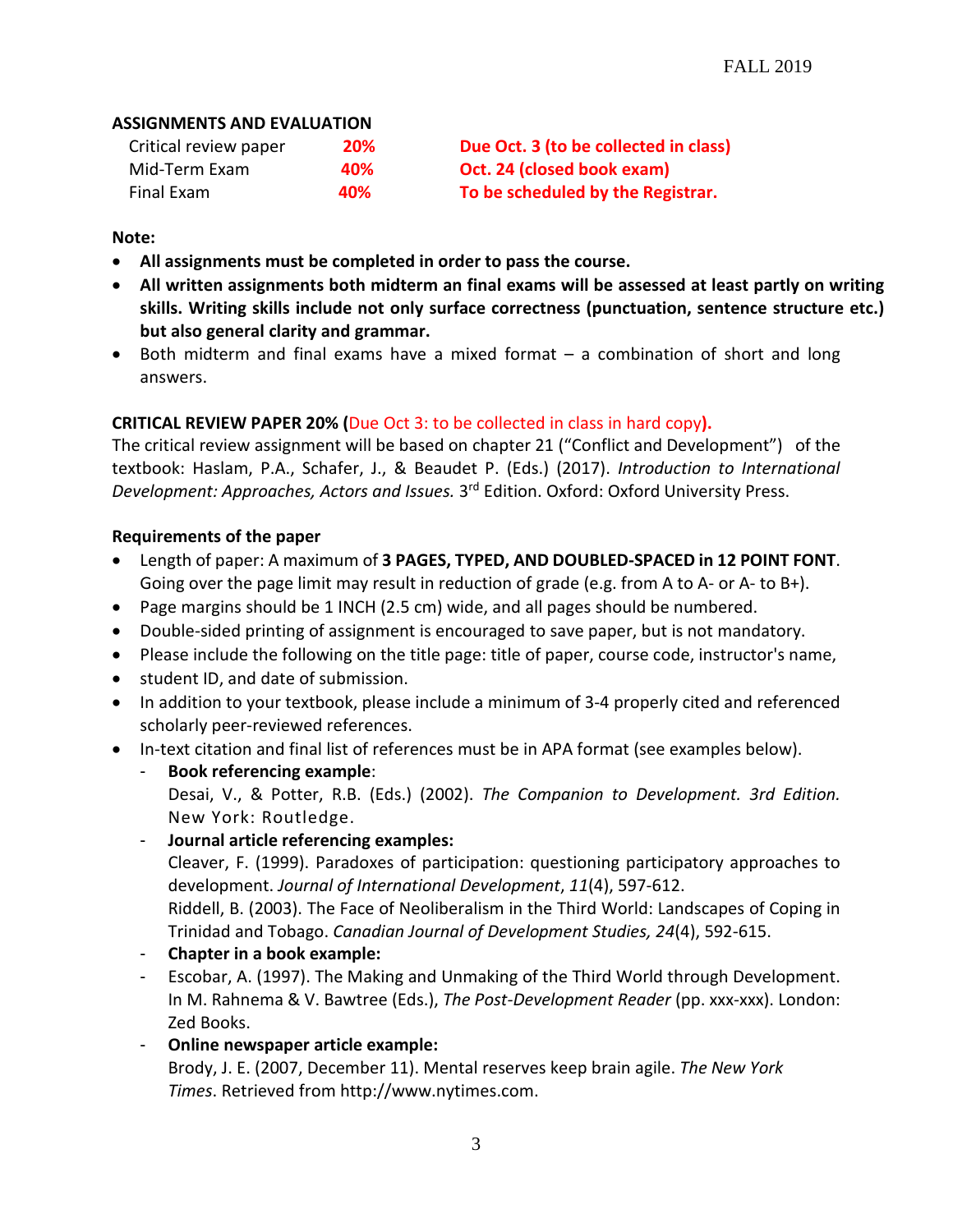It is the student's responsibility to keep a copy of each assignment submitted. Students should be prepared to provide a second copy of their assignment if requested. Students who cannot provide a second copy of their essays may risk receiving a zero grade for this portion of the course.

Note: Please hand in your essays directly to your instructor/TA. If it is not possible to do so, a daytime drop box is available in ES 620. A nighttime drop box is also available for approved afterhours submission. Assignments will be removed the following morning, stamped with the previous day's date, and placed in the instructor's mailbox.

#### **MIDTERM EXAM; 40% (Oct. 24; in-class closed book exam)**

This is a closed-book exam designed to test your grasp of the material covered in lectures, tutorials, and from course readings, up to the date of the exam. This means that you will be expected to have read all the required readings on topics covered in the course, up to the date of the exam. The best way to prepare for this exercise is to read and reflect on lectures, guest lectures and course readings. Exams will also cover lectures by guest speakers, and information from videos/films shown in the class.

Both midterm and final exam will be a combination of short and long answers format.

Please note: No alternate dates for the exam will be provided unless a student has been legitimately excused. Also all missed exams for legitimate reasons will only be in the forma of long answers d format

## **REGISTRAR-SCHEDULED FINAL EXAMINATION (40%): YES**

Please note: If your class is held in the evening, the Registrar's Office will make every attempt to schedule the final exam during the evening. However, there is NO guarantee that the exam will NOT be scheduled during the day. The final examination is closed-book and is not cumulative.

## **POLICY FOR LATE ASSIGNMENTS & MISSED EXAMS.**

a). Assignments submitted after the deadline may be penalized with the loss of a grade (e.g. Ato B+) for each day late. Extensions will only be granted under extraordinary circumstances. See *Request for Extension Form* on D2L. This form should be filled out and submitted to me two weeks before the due date for the submission of the assignment.

b) Similarly, no alternate dates for exams will be provided unless a student has been legitimately excused or have tangible reasons supported with documentation. The same policy applies to missed exams.

c) Missed exams for legitimates reason will take the form of long essay

## **ADDITIONAL INFORMATION**: **USE OF EMAIL**

Due to a high volume of daily e-mail messages, students are advised to meet me in person during office hours or make an appointment in the case of an issue that requires urgent attention. Please note that e-mail messages can be sent to the wrong address, can be accidentally deleted or buried, or can disappear into cyberspace. All questions and requests should therefore be made in person, especially if they concern extensions and other serious or urgent matters. I normally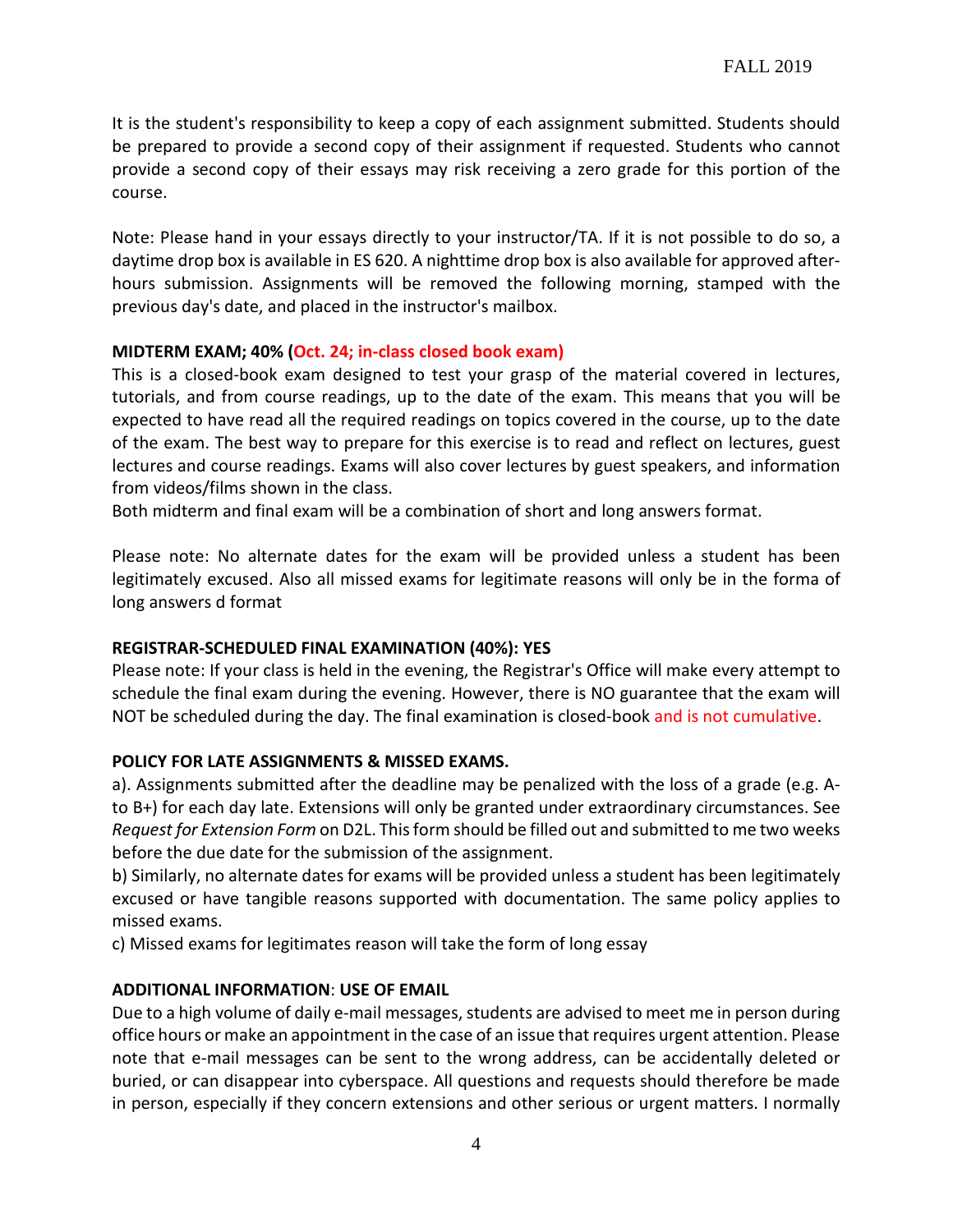reply emails within 72 hours during regular business hours. Questions of general interest can and will be addressed in class. Students are advised to use their **ucalgary** student accounts in all email communication on issues related to this course, including all correspondence with peers and Instructor. All course related communication with peers and instructor should be formal. This means that emails must be clearly written, devoid of short-hand and other forms of informalities.

#### **GRADING SYSTEM**

The following grading system is used in the Faculty of Arts. Where a grade on a particular assignment is expressed as a letter grade, it will normally be converted to a number using the midpoint of the scale. That is, A- would be converted to 87.5 for calculation purposes. An F will be converted to zero.

| <b>Grading Scale</b> |               |  |
|----------------------|---------------|--|
| A+                   | $94.9 - 100$  |  |
| A                    | $89.9 - 94.8$ |  |
| A -                  | $84.9 - 89.8$ |  |
| B+                   | $79.9 - 84.8$ |  |
| R.                   | $74.9 - 79.8$ |  |
| B-                   | $70.9 - 74.8$ |  |
| C+                   | $66.9 - 70.8$ |  |
| C                    | $62.9 - 66.8$ |  |
| $C-$                 | $58.9 - 62.8$ |  |
| D+                   | $54.9 - 58.8$ |  |
| D                    | $49.9 - 54.8$ |  |
| F                    | 49.8 and      |  |
|                      | below         |  |

## **COURSE POLICIES AND PROCEDURES:**

## **1. Information on academic misconduct and the consequences thereof**

The University expects Students to conduct Academic Activities with integrity and intellectual honesty and to recognize the importance of pursuing and transmitting knowledge ethically. "Academic Misconduct" includes such things as Cheating, Falsification; Plagiarism, Unauthorized Assistance and failure to comply with exam regulations or an Instructor's expectations regarding conduct required of Students completing academic assessments. Academic Misconduct is a serious form of intellectual dishonesty with significant consequences. Students who participate in, or encourage the commission of, Academic Misconduct will be subject to disciplinary action which could include Probation, Suspension, or Expulsion from the University. For more information see the Student Academic Misconduct Policy:

[\(https://www.ucalgary.ca/policies/files/policies/student-academic-misconduct-policy.pdf\)](https://www.ucalgary.ca/policies/files/policies/student-academic-misconduct-policy.pdf)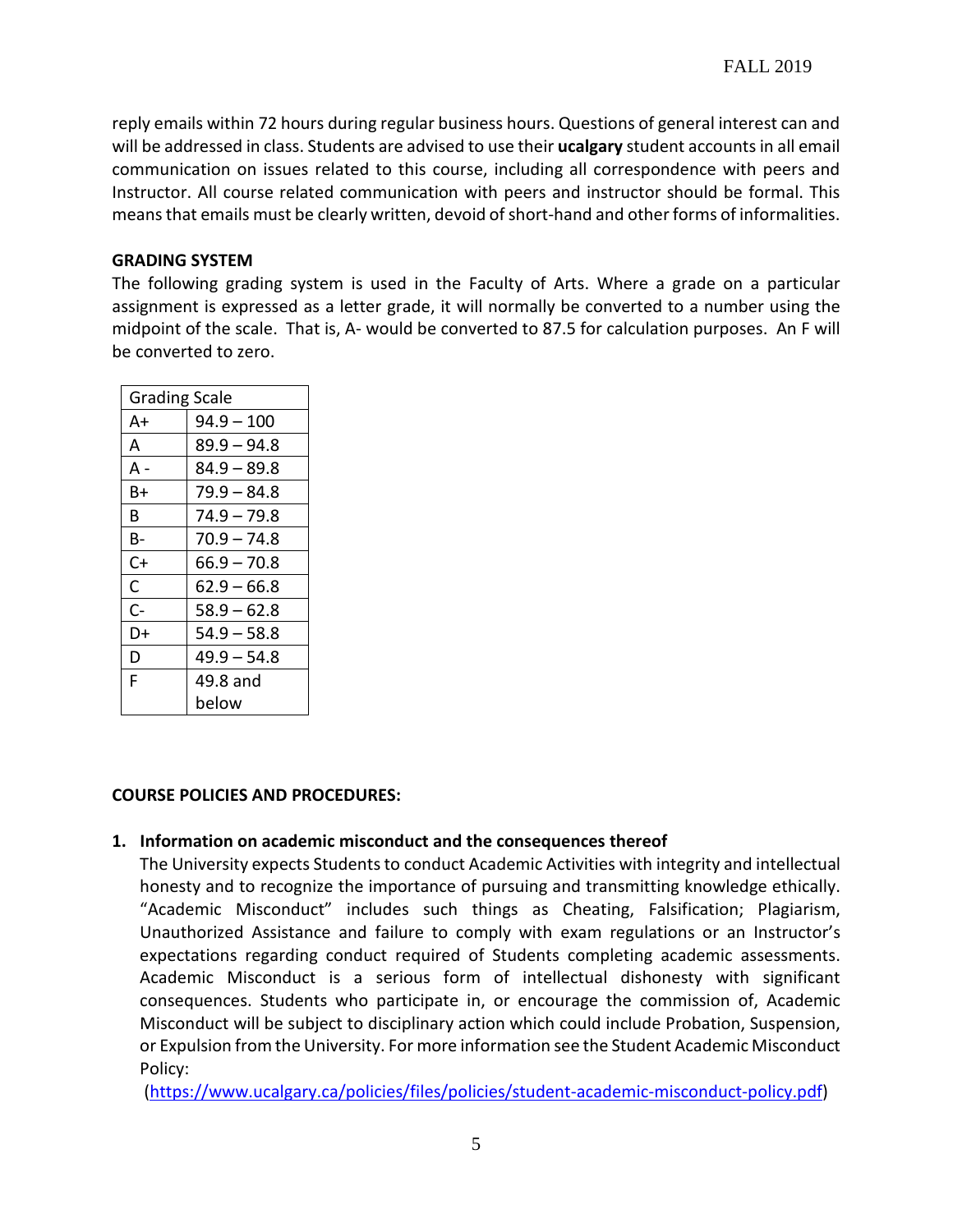## **2. Information on instructor intellectual property**

Lectures, demonstrations, performances, and any other course material provided by an instructor includes copyright protected works under the Copyright Act and all forms of electronic or mechanical recording of lectures, laboratories, tutorials, presentations, performances, electronic (computer) information, the duplication of course material, and to the translation of recordings or transcriptions of any of these materials to another form by electronic or mechanical means by students is not permitted, except.

- o As a formal accommodation as assessed by the Student Accessibility Services and only for individual private study and only at the discretion of the instructor.
- o With the permission of the instructor, students without a formal accommodation may audio record lectures, provided that the student and instructor sign a release form available from departmental and faculty offices. A copy of the Release form shall be retained by the instructor and by the department in which the course is offered. Any audio recording by students is permitted only for the purposes of private study by the individual student. Students may not distribute, email or otherwise communicate these materials to any other person.
- o For any other use, whether by duplication, transcription, publication, sale or transfer of recordings, written approval must be obtained from the instructor for the specific use proposed.
	- o Any use other than that described above (e.g. distributing, emailing or otherwise communicating these materials to any other person, constitutes academic misconduct and may result in suspension or expulsion.
	- o Students are encouraged to make notes of classroom discussions, lectures, demonstrations etc.

#### 3. **Information on the Freedom of Information and Protection of Privacy Act**

The University of Calgary is committed to protecting the privacy of individuals who work and study at the University or who otherwise interact with the University in accordance with the standards set out in the Freedom of Information and Protection of Privacy Act. The Department of Anthropology and Archaeology keeps exams and any term work not picked up for a minimum of one year after which it is destroyed. Please refer to the following link for detailed information:<http://www.ucalgary.ca/legalservices/foip>

#### **4. Information about Academic Accommodations**

**Note**: It is the student's responsibility to request academic accommodations according to the University policies [\(ucalgary.ca/access/accommodations/policy\)](https://ucalgary.ca/access/accommodations/policy) Students requesting an Accommodation on the basis of Disability are required to register with Student Accomodation Services (SAS) by submitting a Request for Accommodation in accordance with the Procedure for Accommodations for Students with Disabilities [\(https://www.ucalgary.ca/policies/files/policies/procedure-for-accommodations-for](https://www.ucalgary.ca/policies/files/policies/procedure-for-accommodations-for-students-with-disabilities.pdf)[students-with-disabilities.pdf\)](https://www.ucalgary.ca/policies/files/policies/procedure-for-accommodations-for-students-with-disabilities.pdf). SAS will issue a Letter of Accommodation which must be presented to either designated contact person within the Department or the appropriate Instructors within 10 days of the beginning of term. Students needing an Accommodation in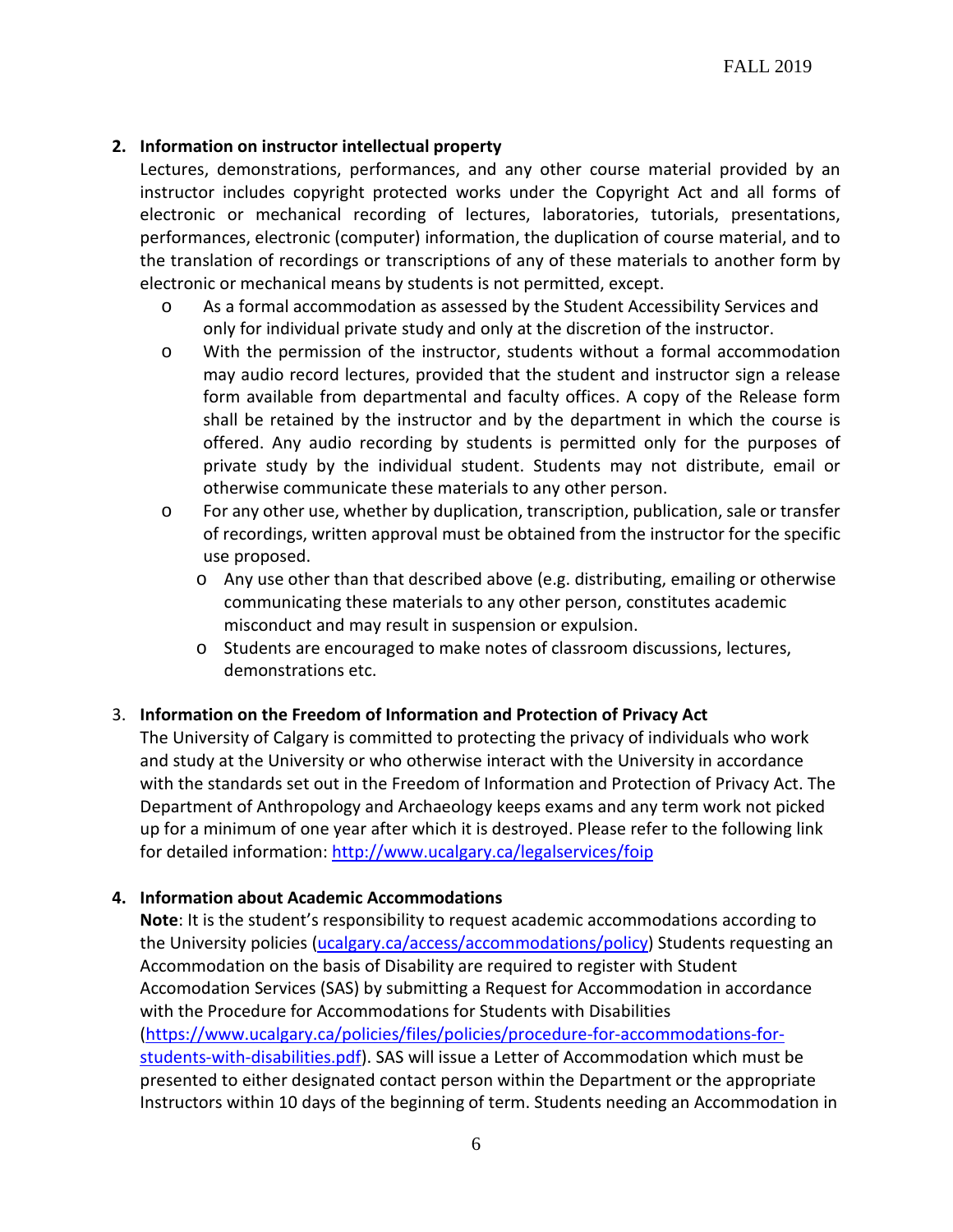relation to their coursework or to fulfil requirements for a graduate degree, based on a Protected Ground other than Disability, should communicate this need, preferably in writing, to their Instructor or the Department Head/Dean or to the designated contact person in their Faculty.

#### **5. Plagiarism**

Using any source whatsoever without clearly documenting it is a serious academic offense. Consequences include failure on the assignment, in the course and possibly suspension or expulsion from the university. You must document not only direct quotations but also paraphrases and ideas where they appear in your text. A reference list at the end is insufficient by itself. Readers must be able to tell exactly where your words and ideas end and other people's words and ideas begin. This includes assignments submitted in nontraditional formats such as web pages or visual media, and material taken from such sources. Please consult your instructor if you have any questions regarding how to document sources.

## **6. Internet and electronic communication device information**

The use of cell phones and other electronic is not allowed during lectures. Students may use computers in class, however, the instructor reserves the right to forbid students from using computers if their use is disruptive to the class. This may include chatting online, playing music or games etc. during class.

#### **7. Use of e-mail:**

due to a high volume of e-mail messages received on a daily basis, students are advised to meet me either during my office hours or make an appointment with me on matters that require urgent attention. please note that e-mail messages can be sent to the wrong email address, can be accidentally deleted, and can be buried or may mysteriously disappear into cyberspace. all questions and requests should therefore be made in person, especially if they concern extensions and other urgent matters. i will normally reply emails within 72 hours, during regular business hours.

- Questions and information of general interest will be addressed in class or posted on Desire2Learn.
- Students are encouraged and required to use their ucalgary email accounts or Desire2Learn in all their communication with me and with peers.

## **8. Copyright Legislation:**

All **students** are required to read the University of Calgary policy on Acceptable Use of Material Protected by Copyright [\(www.ucalgary.ca/policies/files/policies/acceptable-use-of](http://www.ucalgary.ca/policies/files/policies/acceptable-use-of-material-protected-by-copyright.pdf)[material-protected-by-copyright.pdf\)](http://www.ucalgary.ca/policies/files/policies/acceptable-use-of-material-protected-by-copyright.pdf) and requirements of the copyright act [\(https://laws](https://laws-lois.justice.gc.ca/eng/acts/C-42/index.html)[lois.justice.gc.ca/eng/acts/C-42/index.html\)](https://laws-lois.justice.gc.ca/eng/acts/C-42/index.html) to ensure they are aware of the consequences of unauthorized sharing of course materials (including instructor notes, electronic versions of textbooks etc.). Students who use material protected by copyright in violation of this policy may be disciplined under the Non-Academic Misconduct Policy.